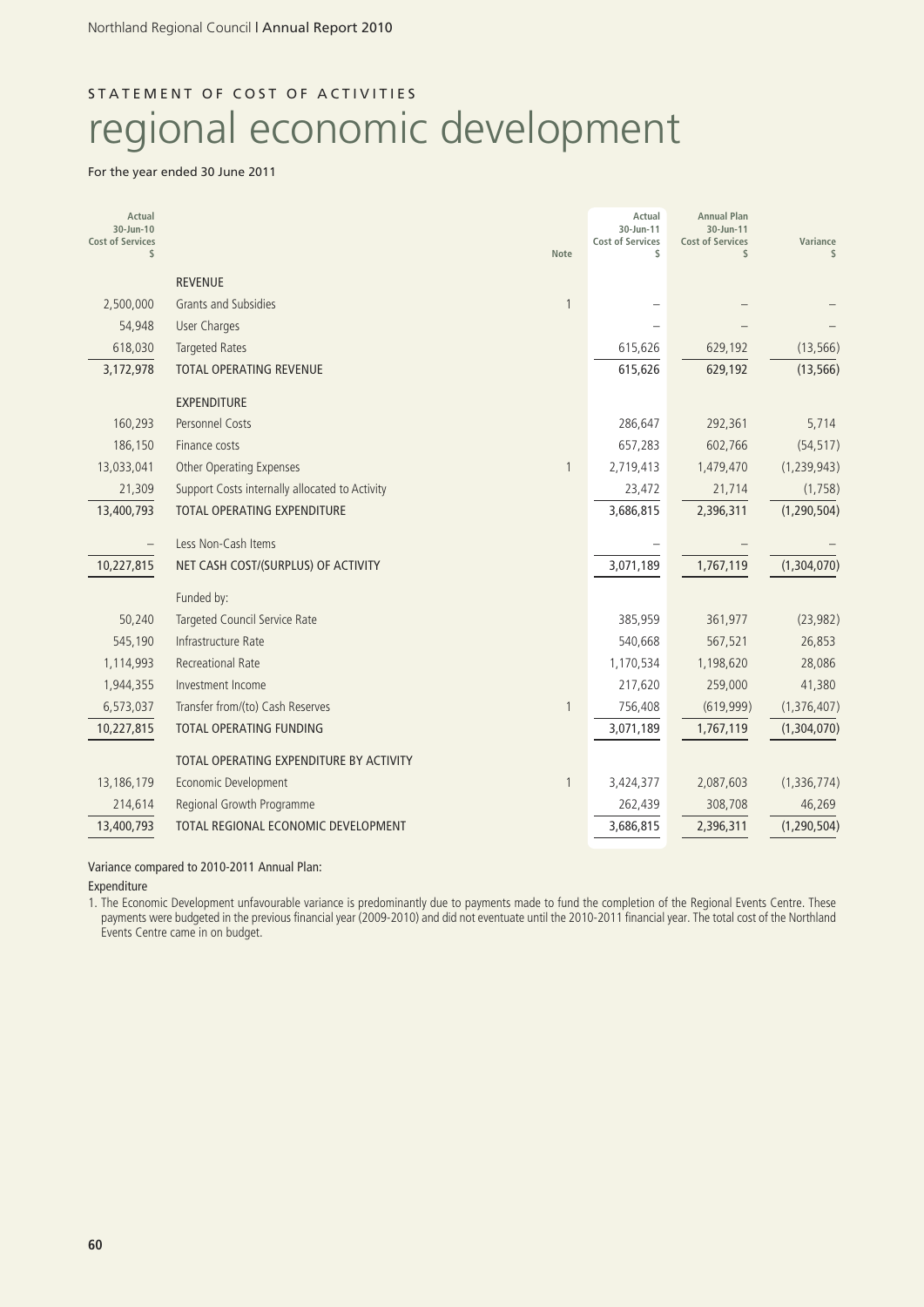# L E V E L S O F S E R V I C E regional economic development

The Regional Economic Development Group of Activities includes the activities:

- Regional Growth Programme
- Economic Development

### Why we do these activities

Central government's economic development policy recognises that regions and regional economic development are key drivers of New Zealand's overall economic performance. As a regional authority, the Northland Regional Council makes a significant contribution to the economic development of the Northland region through infrastructure development and environmental management. The council's status as a regional organisation gives it the opportunity to research and analyse issues from a regional perspective.

The Northland Regional Council Community Trust is a Council Controlled Organisation that is governed by its own Trust Deed. The trust has two subsidiaries – Destination Northland Limited, which is a tourism promotion agency, and Enterprise Northland which is an economic development agency. The benefits from tourism are not confined to those directly involved in the visitor industry, and are spread widely throughout the community as more people move to the region to live permanently and to work and invest in Northland.

## Contribution to community outcomes

#### Northland's infrastructure is developed in a sustainable way by:

• Identifying infrastructure improvements that will support sustainable economic growth and development.

#### Northland's natural environment is sustainably managed by:

• Providing a clear vision and proactively planning for the present and future environmental wellbeing of the region and giving due cognisance to the potential impacts of climate variation.

#### Northland is prosperous by:

- Supporting initiatives that attract investment, new businesses and skilled people into Northland; and
- Helping to identify Northland's unique characteristics and develop the region's competitiveness through the Regional Growth Programme.

#### Northland residents are educated and skilled by:

• Supporting access to, and participation in, formal education and targeted industry training contributing to Northland's competitiveness.

#### Northland has cohesive communities by:

- Ensuring that economic growth is balanced with social and environmental responsibilities through the Regional Growth Programme; and
- Working effectively and co-ordinating efforts with business, central and local government to ensure the best outcomes for Northlanders on issues of regional importance.

### What we did

#### Regional growth programme

In the current 2009-2019 Long Term Plan the council committed to developing a Regional Growth Programme and a growth management reporting framework to focus the regional council's resources and to give further direction to Enterprise Northland. Implementing specific action plans would follow in the subsequent years relating to the Long Term Plan. Prior to the 2009-2019 Long Term Plan the council had sought out specific economic development projects and had chosen to fund the Northland Events Centre in Whängärei; the Marsden Point rail link property purchase and designation; the Kerikeri Sports Centre and the Dargaville swimming pool.

In 2009-2010 a Regional Growth Programme/Strategy was drafted and after council consideration the strategy was rejected as the programme/strategy was reliant on collaboration and partnerships with other key agencies including the district councils. At the time the unitary authority debate was underway with two of the district councils calling for the disbanding of the regional council. This tension between key parties was too great to form collaborative partnerships. In the period 2009-2011 the regional council chose to pursue individual economic projects with willing private organisations using existing resources within the council. In 2010-2011 a further investigative report into unlocking Northland's economic potential was completed and the council consulted on establishing the Investment and Growth Reserve in order to fund and/or invest in identified economic opportunities. We spent \$262,438 of the \$417,693 budget for the 2010- 2011. The outstanding budget amount has been carried over to be used in the 2011-2012 year.

The Regional Growth Programme was a key performance measure for this group of activities. There were associated measures in latter years for the economic development activity and associated measures within the Regional Information and Engagement activity. The consequence to not progressing with a formal programme/strategy at this time means the associated performances measures have not been achieved.

The next step to focus our economic development efforts is to develop funding criteria for the new Investment and Growth Reserve and to develop some future milestones for the Economic Development activity in the new Long Term Plan for 2012-2022.

The new Regional Policy and Development Committee for the 2010-2013 term has been set up to investigate and report to council or the Audit and Finance Committee (as appropriate) options for the regional council's contribution to community growth and economic development, including development of regional community growth and infrastructure development projects.

#### Economic Development

Enterprise Northland and GNS Science co-ordinated the recent aerial mineral survey from funding secured from the regional council, the Far North District Council and a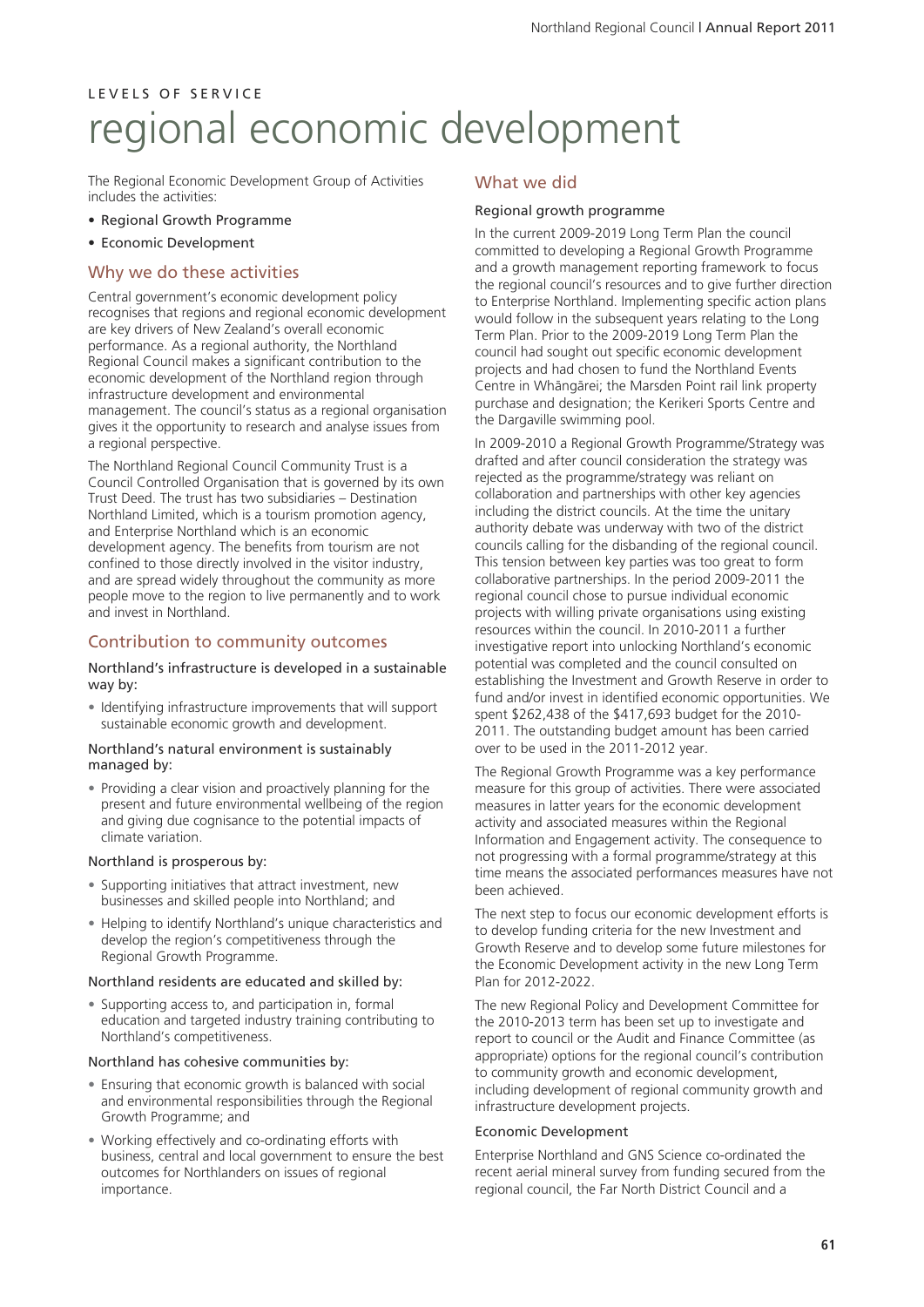# L E V E L S O F S E R V I C E regional economic development

government contribution. The survey measured geomagnetic and radiometric data across the region. GNS Science is developing five interpretative case studies from the results of the minerals survey; to practically illustrate a value proposition from a user's perspective, in preparation for the release of the survey information to industry participants.

The Northland Energy Forum was established and its first executive meeting held. The forum aims to be the recognised and respected leadership group on energy in Northland, successfully influencing and guiding decisionmakers for the benefit and wellbeing of Northland's communities and economy. Wider membership will be sought in the coming year. The forum is chaired by Vaughan Wykes of the New Zealand Refining Company Limited and initial membership of the forum includes:

- New Zealand Refining Company Ltd
- Top Energy
- Northpower
- Meridian Energy
- Transpower
- Mighty River Power
- ECCA
- Fonterra
- Golden Bay Cement.

#### Rugby World Cup 2011

The local build-up to this year's Rugby World Cup (RWC) began in earnest in the 2010-2011 year with the council's regional economic agency Enterprise Northland playing a pivotal role, including providing a regional Northland 2011 co-ordinator. (Northland 2011 is the group co-ordinating the North's RWC 2011 planning and operational delivery. Its membership includes the Northland Regional Council, the region's three district councils and the Northland Rugby Union. It is also supported by local economic, sporting, tourism and business groups.) Funding expended in 2010- 2011 was \$221,686 compared to a budget of \$269,000. A further \$297,901 is committed for the 2011-2012 financial year.

Regional council staff provided support and assistance to Northland 2011, including development of the Northland 2011 website *www.northland2011.com* The website offers background information about the tournament, the teams visiting Northland and more on how you, your school, club, business or other group can get involved.

The promotional activities for businesses and the community to adopt a second team has the catch cry "Paint It Red 2011" as red is the predominant colour of all three hosted teams – Canada, Japan and Tonga. Initiatives to promote the region to Rugby World Cup visitors include a welcome centre at Kaiwaka Town Hall, the southern entrance to the region, Festivals and events throughout Northland have also been co-ordinated and promoted to ensure visitors stay as long as possible in Northland.

#### Waikare Oyster Rehabilitation

Enterprise Northland has worked with oyster farmers and regional council staff on a business case to secure government funding from the national Waste Minimisation Fund to clean up the inlet and secure an economic return for the oyster shells recovered. In August 2011 the government announced \$2.1 million of funding for the project.

#### Recreational facilities rate - Events Centre

The Northland Events Centre was formally opened by the Governor-General Sir Anand Satyanand on 28 May 2011. This premier facility was completed by the regional council on time and under-budget with over 80 percent of the \$18.5M project awarded to local businesses (actual spend was \$18,482,768). Contractor Argon Construction formally handed over the completed facility to the regional council in September 2010. The regional council is currently working through the process to hand over the facility to the Whängärei District Council for ongoing management as previously agreed.

#### Joint venture with Ontrack for the proposed Marsden Point Rail link

The council has entered into a joint venture with Ontrack to purchase and hold land along the proposed route for a rail link to Marsden Point deep water port so it will be possible for a rail link to be built in the future and the land is not developed in the interim. Council has purchased a total of eight properties along the proposed Marsden Point rail corridor at a cost of \$11.32M (GST exclusive). Seven of these properties were purchased during 2007-2008 and 2008-2009 and one further property was purchased in the 2010-2011 year. Where possible the residential dwellings and farm land are leased to ensure the properties are well maintained and to help offset the holding costs. As at 30 June 2011, the properties were valued at \$7.51M (2010: \$4.105M).

The properties are a long-term investment and the council expects the value of the properties to recover over the longer term when the recession is over. The rail designation process continues with no final decision being made as yet as to whether the rail link will be built and when. A review is currently being carried out by Kiwirail on the overall viability of the rail line north of Auckland and it is hoped that this will have a positive outcome for the joint venture.

#### Creative Northland grant

The council provides an annual grant of \$50,000 to Creative Northland, the arts promotion trust. The trust works to deliver a fantastic place to live and sustainable economic development for the Northland region by:

- Creating an arts and cultural destination for domestic and international tourists;
- Stimulating sector development to presence Northland as a choice for relocations and new business;
- Sustaining, stimulating and encouraging arts and cultural initiatives which grow and foster the creative options available to every citizen of Northland; and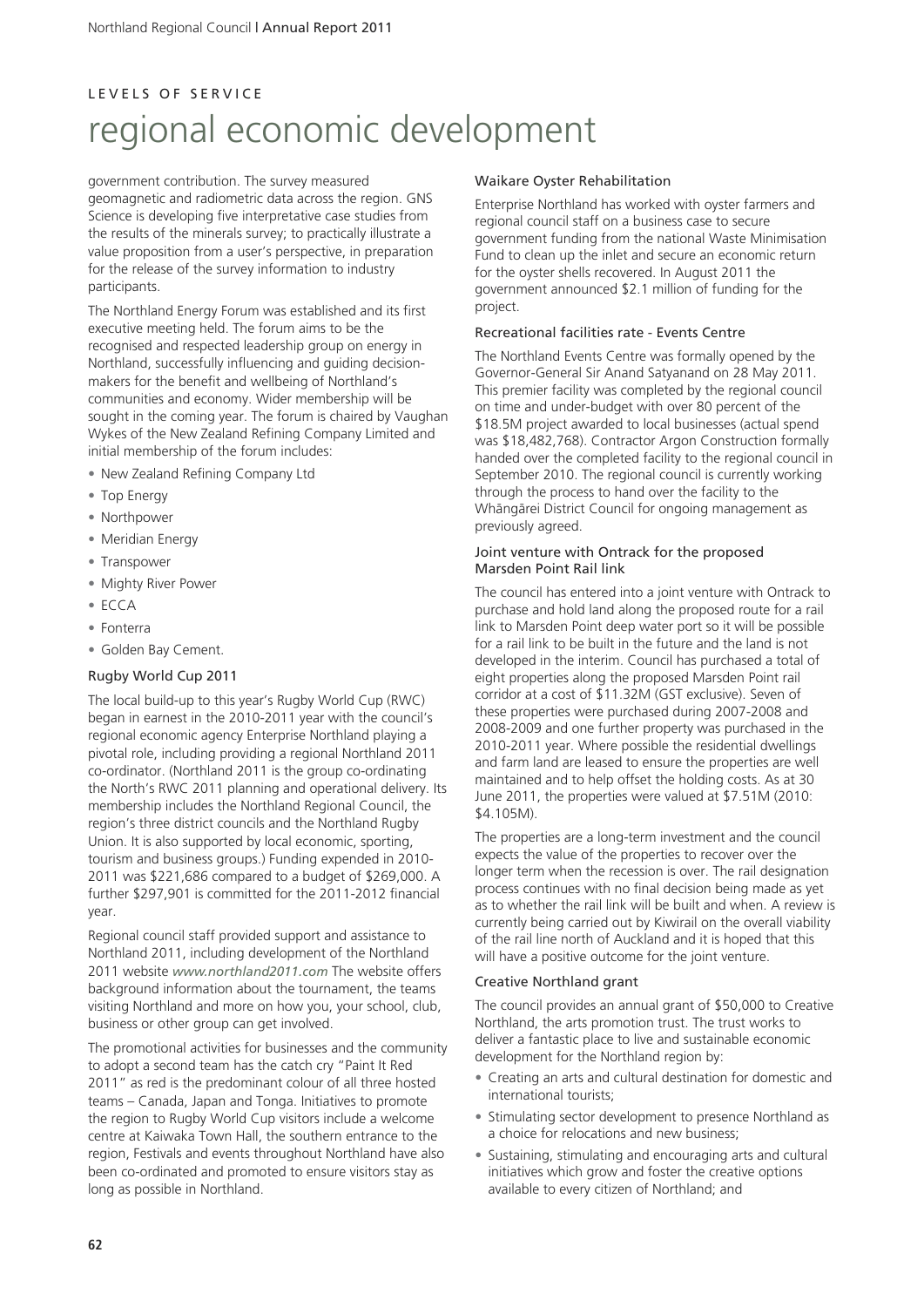

• Creating a sustainable environment for artists and arts organisations in Northland (a place where artists and arts organisations can produce work, make their living and deliver fabulous creative results for Northland, delivering their work to the world).

Creative Northland has identified Mäori and youth as focal groups in Northland for the stimulating and encouraging elements of their development work.

In the past year Creative Northland has won "Distribution Strategy Funding" from Creative New Zealand, which brings \$133,000 per annum into Northland's economy and stimulates and generates capacity-building and professional development across Northland. Workshops in the past year on how to develop a website have been well received in extending artists' profiles beyond the boundaries of their physical address.

The additional funding supports Creative Northland, for the next three years, in delivering high quality touring arts to Northland. Creative Northland has a proven track record in designing and delivering affordable and effective action research, which brings previously disparate groups together and develops an understanding of how collaboration can transform the funding landscape and the outcomes for arts, culture and heritage organisations across Northland.

After a long research and consultation process the arts, cultural and heritage sector agreed that they would work together under the auspices of CHART to prioritise key arts, cultural and heritage projects across a ten year timeline so that core funding could be attracted (from outside the region) to move these projects forward in the agreed prioritised order.

Major funders, including the ASB Trust, agreed that this would make the task of allocating funding to arts projects much easier for them. The sector also understood, through the research process, the need to have responsive, robust, mature organisations which govern themselves well, collaborate with partners, strategise for success and build in risk management and sustainability paradigms into all of their thinking and planning for the future. These sorts of signals of a mature sector offer funders confidence in the results which these organisations can now promise to deliver.

#### Destination Northland

DNL's involvement with both TVNZ and TV3 culminated in the launch of three new programmes featuring Northland during the quarter April-June 2011. TV1s North series had an equivalent airtime value of \$3.9 million; the launch episode of NZ's Next Top Model filmed in the Bay of Islands, was watched by more than 320,000 viewers; and the launch episode of TV3's Café Secrets was filmed in Räwene and highlighted the Northern Crossing multi-sport event.

The 2010-2011 year has been a challenging 12 months for both the Northland and New Zealand visitor industry. The ongoing effects from the economic crisis have had a big effect on visitor numbers from United Kingdom and United States which are longer stay markets for our region. Although events in Christchurch, Japan and Chile may be many kilometres from Northland, the flow-on effects have been felt here, especially the Christchurch earthquakes. This has resulted in cancellations of total NZ visits, particularly in the March – May period. Overall however, Northland's visitor numbers have performed to a similar level as the previous 12 months, -1 percent compared to -1.9 percent for New Zealand.

Destination Northland receives funding from a variety of sources with considerable input from the tourism industry:

- Northland Regional Council and NRCCT \$350,000; 22 percent of total
- District Councils \$220,000; 14 percent of total
- Industry including Tourism New Zealand \$975,000; 64 percent of total.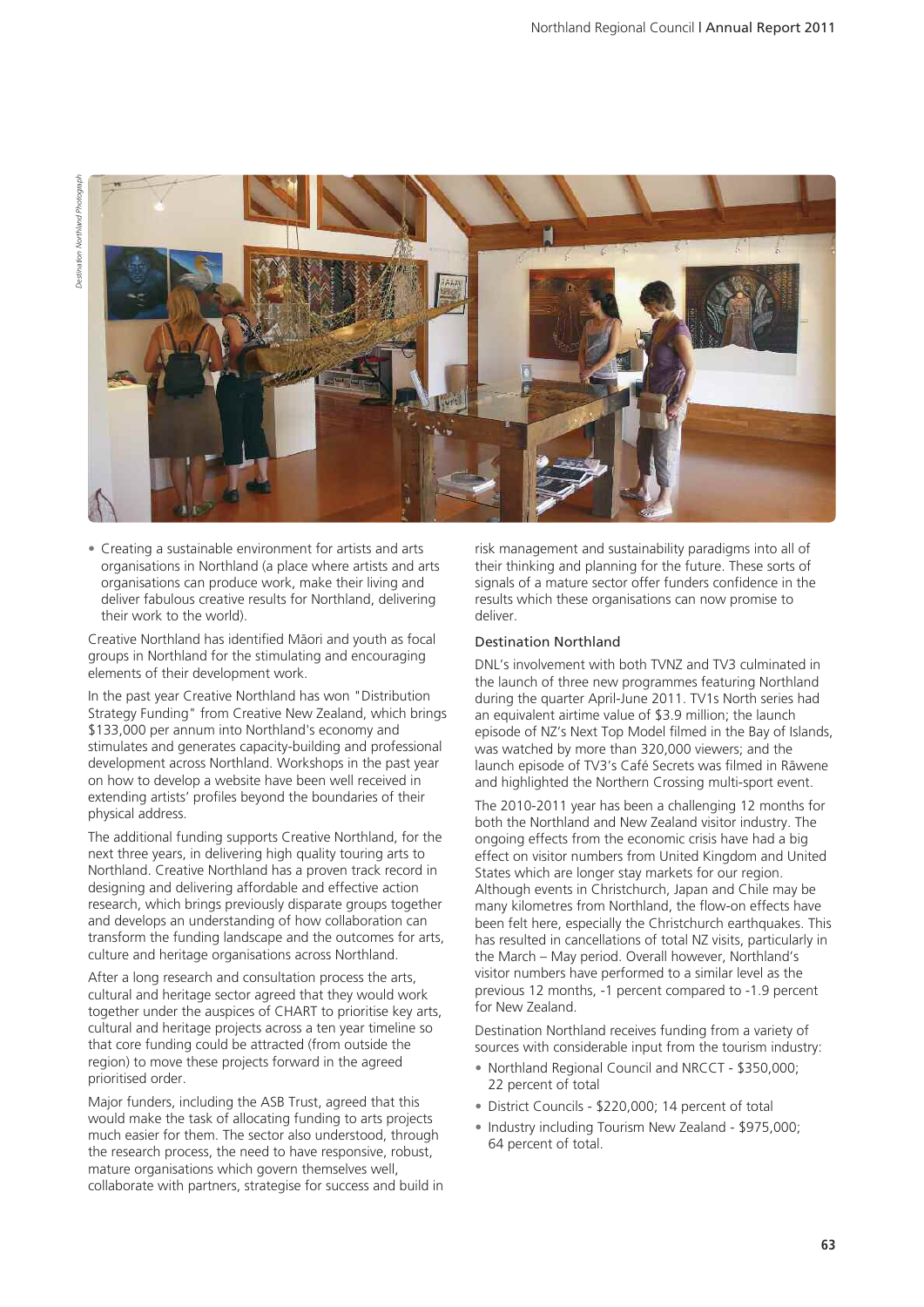# LEVELS OF SERVICE regional economic development

## Activity 3.1 Regional Growth Programme

Objective: Provide inclusive leadership and an integrated planning framework leading to a set of detailed actions to improve the present and future wellbeing of Northlanders.

### 2010-2012 Performance Measures and Targets

| 3.1.1 Lead in partnership with key stakeholders, the development of a Regional Growth Programme<br>for Northland.                                                                                                                  |                                                                                                                                                                                                                                                                                                                                                                                                                                                                                                                                                                                                                                                                                                                                                                                                                                                                                            |  |  |
|------------------------------------------------------------------------------------------------------------------------------------------------------------------------------------------------------------------------------------|--------------------------------------------------------------------------------------------------------------------------------------------------------------------------------------------------------------------------------------------------------------------------------------------------------------------------------------------------------------------------------------------------------------------------------------------------------------------------------------------------------------------------------------------------------------------------------------------------------------------------------------------------------------------------------------------------------------------------------------------------------------------------------------------------------------------------------------------------------------------------------------------|--|--|
| Performance Measures and Targets                                                                                                                                                                                                   | Actual Service Performance to 30 June 2011                                                                                                                                                                                                                                                                                                                                                                                                                                                                                                                                                                                                                                                                                                                                                                                                                                                 |  |  |
| a. Develop a Growth Programme discussion<br>document and conduct appropriate<br>consultation to finalise agreed Terms of<br>Reference for the Growth Programme.<br>• Progress reported to council via the CEO's<br>monthly report. | Not achieved (2010: Not achieved).<br>In 2009-2010 the council investigated the form of the Regional<br>Growth Programme but rejected the drafted strategy. The<br>proposal relied on collaborative partnerships with the region's<br>district councils and other agencies and the political tension<br>between the councils was considered too high as a result of the<br>unitary debate at the time. In February 2011 the council<br>decided to focus on selected "growth enhancing" projects . As<br>part of the recent Annual Plan process the council consulted on<br>how these projects could be chosen and funded. The result of<br>this consultation was a decision to redirect investment income<br>into the Northland Regional Council Investment and Growth<br>Reserve and to establish project selection criteria. This decision<br>is reflected in the 2011-2012 Annual Plan. |  |  |
| b. Develop an agreed schedule of detailed<br>actions required to implement the Growth<br>Programme.<br>• Action Plan developed and progress reported to<br>the council via the CEO's monthly report.                               | Not achieved (2010: Not achieved).<br>The 2011-2012 Annual Plan has determined the form of the<br>Regional Growth Programme going forward and further actions<br>will be developed during the 2011-2012 financial year for<br>inclusion in the 2012-2022 Long Term Plan. Additional project<br>funding may come from the council's newly formed Investment<br>and Growth Reserve once criteria are established. For now the<br>business plans of NRCCT, Enterprise Northland and Destination<br>Northland are serving as the basic growth strategies.                                                                                                                                                                                                                                                                                                                                      |  |  |
| c. Monitor and report on implementation of the<br>Growth Programme action plan.<br>• Progress reports provided quarterly to the Audit<br>and Finance Committee and annually in the<br>Northland Regional Council Annual Report.    | Not achieved (2010: Not achieved).<br>As noted above, an action plan has not been prepared and<br>therefore quarterly and annual reporting on progress has not<br>occurred. Progress on investigations into the growth<br>programme has been reported in the CEO's monthly report.                                                                                                                                                                                                                                                                                                                                                                                                                                                                                                                                                                                                         |  |  |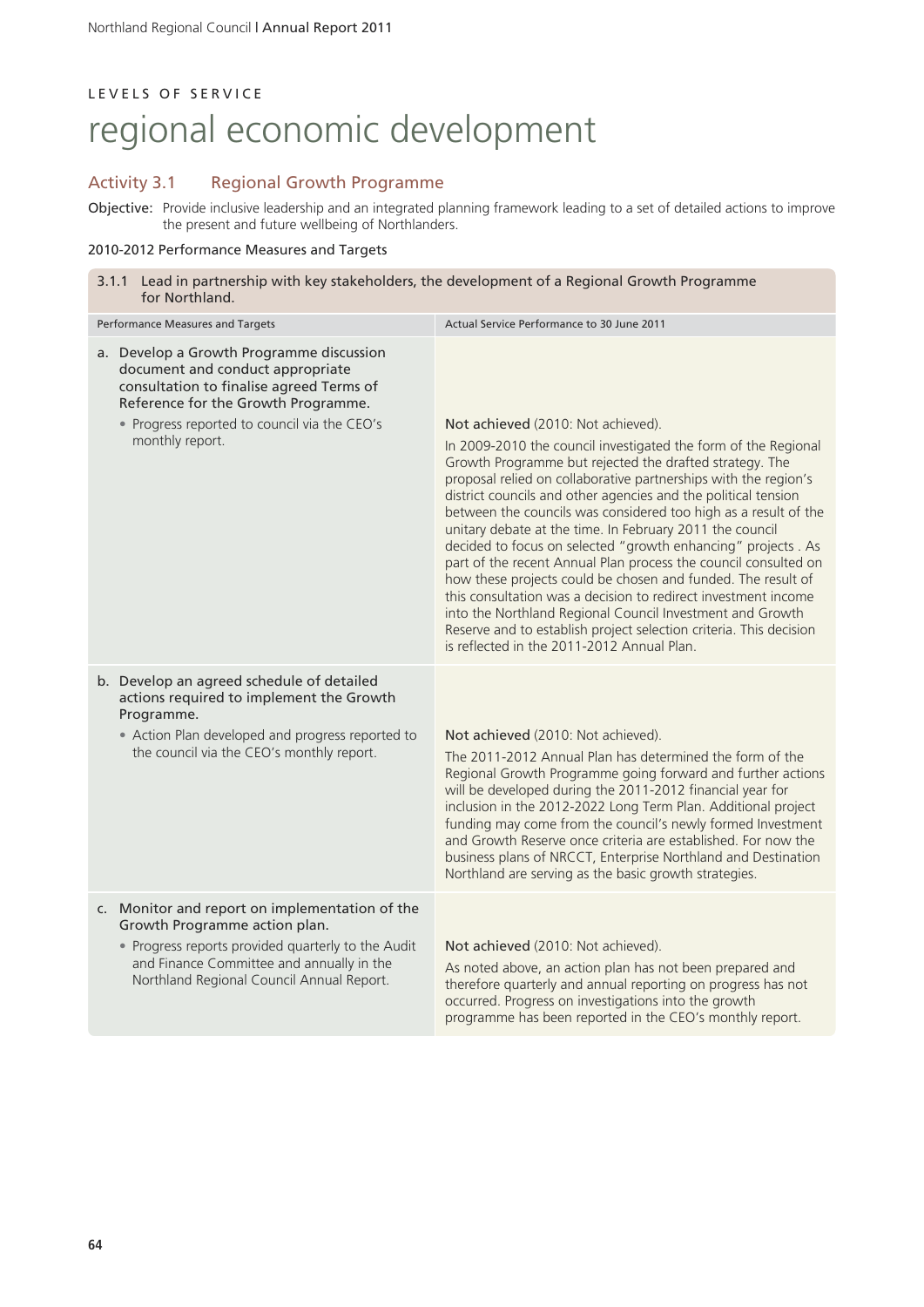# Activity 3.1 Regional Growth Programme continued

3.1.1 Lead in partnership with key stakeholders, the development of a Regional Growth Programme for Northland.

| Performance Measures and Targets                                                                   | Actual Service Performance to 30 June 2011                                                                                                                                                                                                                                                                                                                                                    |  |
|----------------------------------------------------------------------------------------------------|-----------------------------------------------------------------------------------------------------------------------------------------------------------------------------------------------------------------------------------------------------------------------------------------------------------------------------------------------------------------------------------------------|--|
| d. Monitor growth management drivers and<br>trends in population, demographics and<br>development. |                                                                                                                                                                                                                                                                                                                                                                                               |  |
| • Develop a growth management reporting<br>framework and publish monitoring reports<br>annually.   | Not achieved (2010: Not achieved).<br>The reporting framework will be developed during 2011-2012.<br>In the meantime the council has received quarterly reports from<br>Infometrics via Enterprise Northland's reporting during the year<br>which covers GDP, employment, retail sales, quest<br>accommodation, house sales, building consents, electricity<br>consumption and vehicle sales. |  |

### Significant positive and negative effects on wellbeing

The Regional Growth Programme activity may have the following impacts on wellbeing:

| Wellbeing     | Positive effects                                                                                                                                                   | Negative effects                                                                                                                                  |
|---------------|--------------------------------------------------------------------------------------------------------------------------------------------------------------------|---------------------------------------------------------------------------------------------------------------------------------------------------|
| Social        | Local government and other agencies working<br>together to compile information and to identify<br>and respond to future trends in an integrated<br>fashion.        | Uneven population growth throughout the<br>region which includes declining populations<br>(and therefore services) in many inland<br>settlements. |
| Economic      | Enabling Northland local authorities to meet the<br>future infrastructure needs of the region and<br>provide a sound platform for future government<br>investment. |                                                                                                                                                   |
| Environmental | Minimising adverse environmental impacts<br>through co-ordinated sustainable development<br>planning practices as opposed to ad-hoc<br>development.                | Potential loss of environmental and biodiversity<br>values in areas of increased development.                                                     |
| Cultural      | Ensuring that future land use needs are<br>identified and can be provided for including<br>cultural uses.                                                          | Change of land use and increased population<br>may impact negatively on traditional values.                                                       |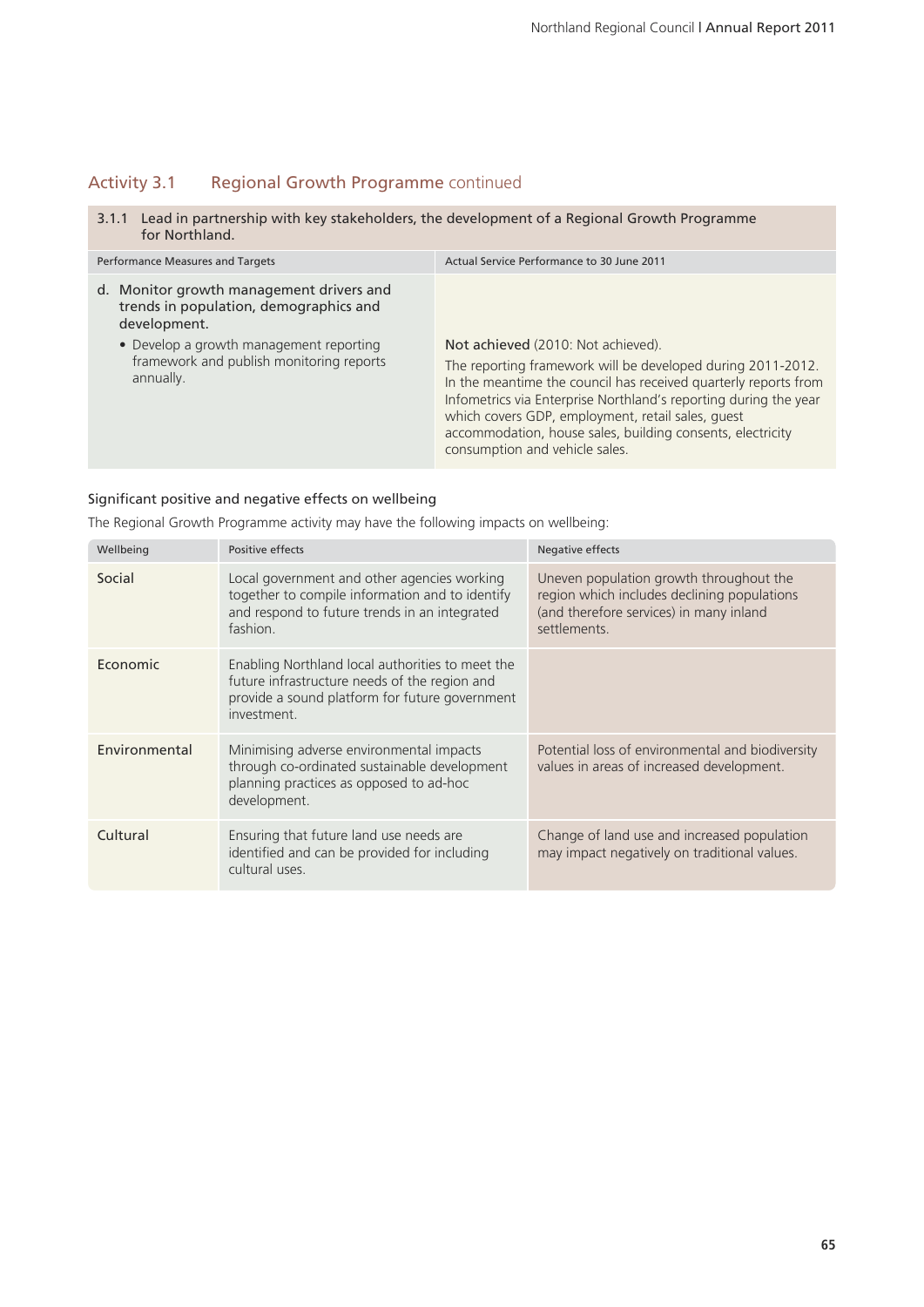# LEVELS OF SERVICE regional economic development

## Activity 3.2 Economic Development

Objective: To proactively lead the economic development of Northland.

### 2010-2012 Performance Measures and Targets

| benefit Northland.                                                                                                                                                                         |                                                                                                                                                                                | 3.2.1 Support economic development initiatives that align with the Regional Growth Programme and/or                                                                                                                                                                                                                                                                                                                                                       |
|--------------------------------------------------------------------------------------------------------------------------------------------------------------------------------------------|--------------------------------------------------------------------------------------------------------------------------------------------------------------------------------|-----------------------------------------------------------------------------------------------------------------------------------------------------------------------------------------------------------------------------------------------------------------------------------------------------------------------------------------------------------------------------------------------------------------------------------------------------------|
| Performance Measures and Targets                                                                                                                                                           |                                                                                                                                                                                | Actual Service Performance to 30 June 2011                                                                                                                                                                                                                                                                                                                                                                                                                |
| a. Negotiate an Annual Statement of Intent and<br>rolling three-year business plan with the<br>Northland Regional Council Community Trust.<br>• A Statement of Intent (SOI) that meets the |                                                                                                                                                                                | Achieved (2010: Not achieved).                                                                                                                                                                                                                                                                                                                                                                                                                            |
|                                                                                                                                                                                            | requirements of the Local Government Act 2002<br>is received by 30 June each year.                                                                                             | The final SOI was received on 21 June 2011 and presented to<br>the July council meeting.                                                                                                                                                                                                                                                                                                                                                                  |
|                                                                                                                                                                                            | • Approve an annual business plan and triennial                                                                                                                                | Not achieved (2010: Achieved).                                                                                                                                                                                                                                                                                                                                                                                                                            |
|                                                                                                                                                                                            | funding agreement by 30 June each year.                                                                                                                                        | The draft business plan deadline has been renegotiated to end<br>of September 2011 while the council considers its next<br>milestones for economic development initiatives. There is little<br>impact to NRCCT and its subsidiaries in the delay to finalising<br>the business plan as projects and workstreams in the prior plan<br>continue in the meantime. The funding agreement is approved<br>every three years when the Long Term Plan is adopted. |
|                                                                                                                                                                                            | • Receipt of quarterly performance reports from<br>the Trust detailing actual results compared to the<br>objectives contained in the Statement of Intent<br>and Business Plan. | Achieved (2010: Achieved).                                                                                                                                                                                                                                                                                                                                                                                                                                |
|                                                                                                                                                                                            |                                                                                                                                                                                | Quarterly reports have been received for the periods April to<br>June, July to September, October to December 2010 and<br>January to March 2011. Councillors requested an improved<br>report format for Enterprise Northland which was presented for<br>the first time for the October to December report.                                                                                                                                                |
|                                                                                                                                                                                            |                                                                                                                                                                                | Northland Regional Council Community Trust's two subsidiaries<br>performed well to budget. Enterprise Northland had a net<br>surplus of \$64,219 against a budget of nil surplus/deficit and<br>Destination Northland Ltd had a small net loss of \$7892 against<br>a budget of nil surplus/deficit. The trust had a net surplus of<br>\$302,494 (2010: surplus of \$321,729).                                                                            |
|                                                                                                                                                                                            |                                                                                                                                                                                | Highlights have included the preparations for the Rugby World<br>Cup, the Waikare Oyster rehabilitation project funding and the<br>aerial minerals survey (explained further on the activity pages<br>and in the "our year in review" section).                                                                                                                                                                                                           |
|                                                                                                                                                                                            |                                                                                                                                                                                | The main issue of concern noted in the reports was the low<br>economic performance of the region compared to the rest of<br>New Zealand. Enterprise Northland reiterates that the recipe for<br>growth will only come with regional leadership and the whole<br>community taking responsibility for economic development. To<br>make a difference the region needs step changes and many of<br>them.                                                      |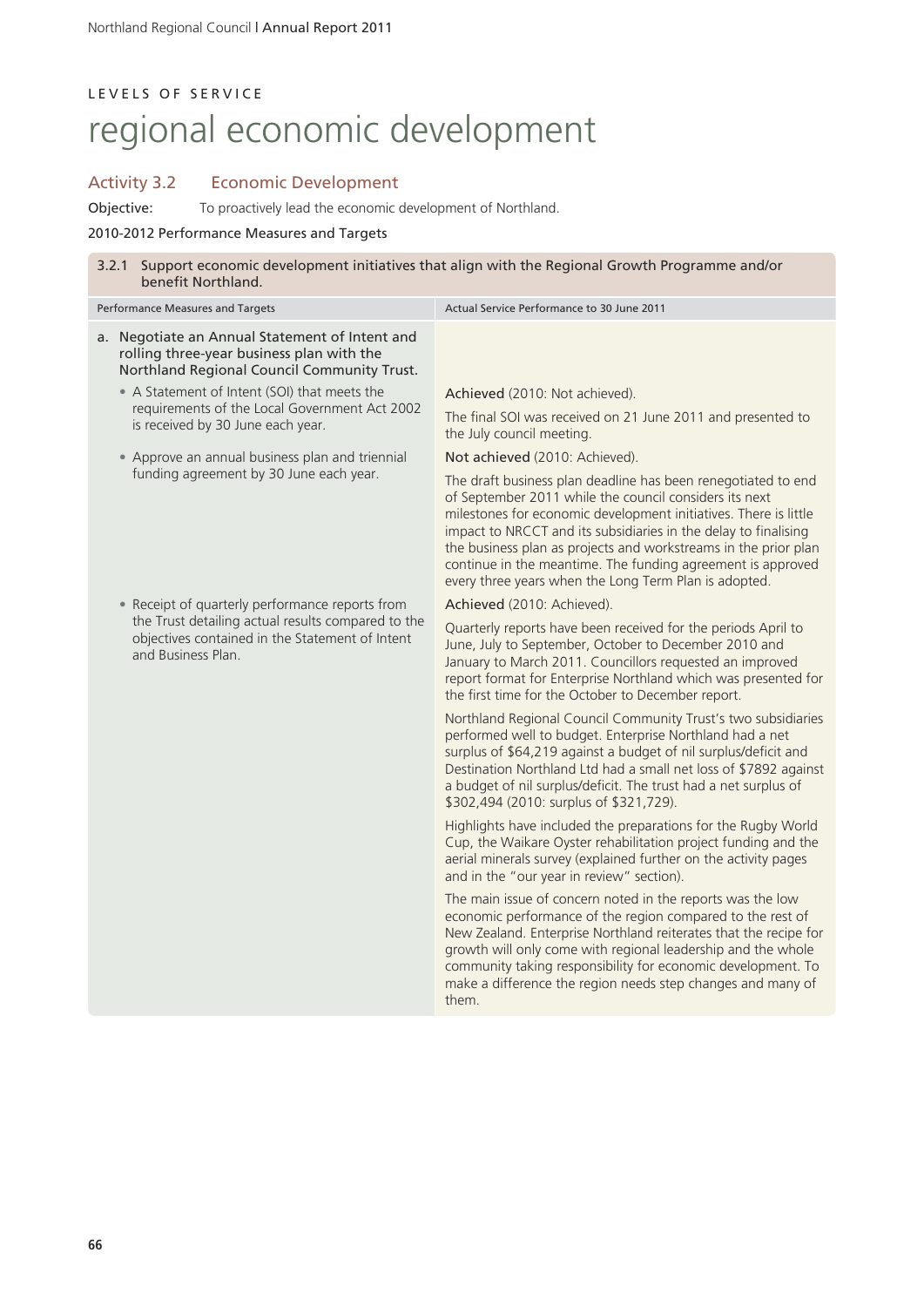## Activity 3.2 Economic Development continued

3.2.1 Support economic development initiatives that align with the Regional Growth Programme and/or benefit Northland.

| Performance Measures and Targets |                                                                                                                                                                                               | Actual Service Performance to 30 June 2011                                                                                                                                                                                                                                          |  |
|----------------------------------|-----------------------------------------------------------------------------------------------------------------------------------------------------------------------------------------------|-------------------------------------------------------------------------------------------------------------------------------------------------------------------------------------------------------------------------------------------------------------------------------------|--|
|                                  | b. Support the promotion of Northland as a<br>place to invest, work, and visit as a tourist<br>destination.                                                                                   |                                                                                                                                                                                                                                                                                     |  |
|                                  | • Negotiation of an Annual Business Plan and                                                                                                                                                  | Achieved (2010: Achieved).                                                                                                                                                                                                                                                          |  |
|                                  | Terms of Agreement with Destination<br>Northland Ltd                                                                                                                                          | Terms of Agreement for the 2010-2011 year were signed on<br>19 August 2010.                                                                                                                                                                                                         |  |
|                                  | • Receipt of quarterly performance reports                                                                                                                                                    | Achieved (2010: Achieved).                                                                                                                                                                                                                                                          |  |
|                                  | detailing actual results compared to the<br>objectives contained in the Annual Business Plan.                                                                                                 | Quarterly reports have been received for the periods April to<br>June, July to September, October to December 2010 and<br>January to March 2011.                                                                                                                                    |  |
|                                  |                                                                                                                                                                                               | The 2010-2011 year has been a record in terms of visiting<br>media handled via Destination Northland, with a total media<br>exposure of \$7 million of equivalent advertising dollars achieved<br>just for domestic New Zealand media, impacted greatly by the<br>TV1 North series. |  |
|                                  |                                                                                                                                                                                               | Sales for the 2011 Northland Trade Guide have increased by<br>10% resulting in an increased size of 44 pages. The trade guide<br>is a DNL key tool for influencing brochure itineraries with<br>international wholesalers.                                                          |  |
|                                  |                                                                                                                                                                                               | Northland's visitor numbers have performed to a similar level as<br>the previous 12 months -1% compared to -1.9% for New<br>Zealand.                                                                                                                                                |  |
|                                  | c. Provide community funding for regional<br>initiatives undertaken by the council or in joint<br>venture or partnership with other authorities<br>and organisations on a case-by-case basis. |                                                                                                                                                                                                                                                                                     |  |
|                                  | • Conduct due diligence and the appropriate<br>community consultation on significant projects<br>as required in accordance with the requirements<br>of the Local Government Act 2002.         | Not applicable to this reporting period (2010: Achieved).<br>No new regional initiatives have commenced or been<br>undertaken during the period. The Northland Events Centre<br>was a regional initiative built largely in 2009-10 and officially<br>opened in 2010-2011.           |  |
|                                  | • Report annually on any new regional initiatives<br>undertaken.                                                                                                                              | Not applicable to this reporting period<br>(2010: Not applicable).                                                                                                                                                                                                                  |  |
|                                  |                                                                                                                                                                                               | No new regional initiatives have commenced or been<br>undertaken during the period.                                                                                                                                                                                                 |  |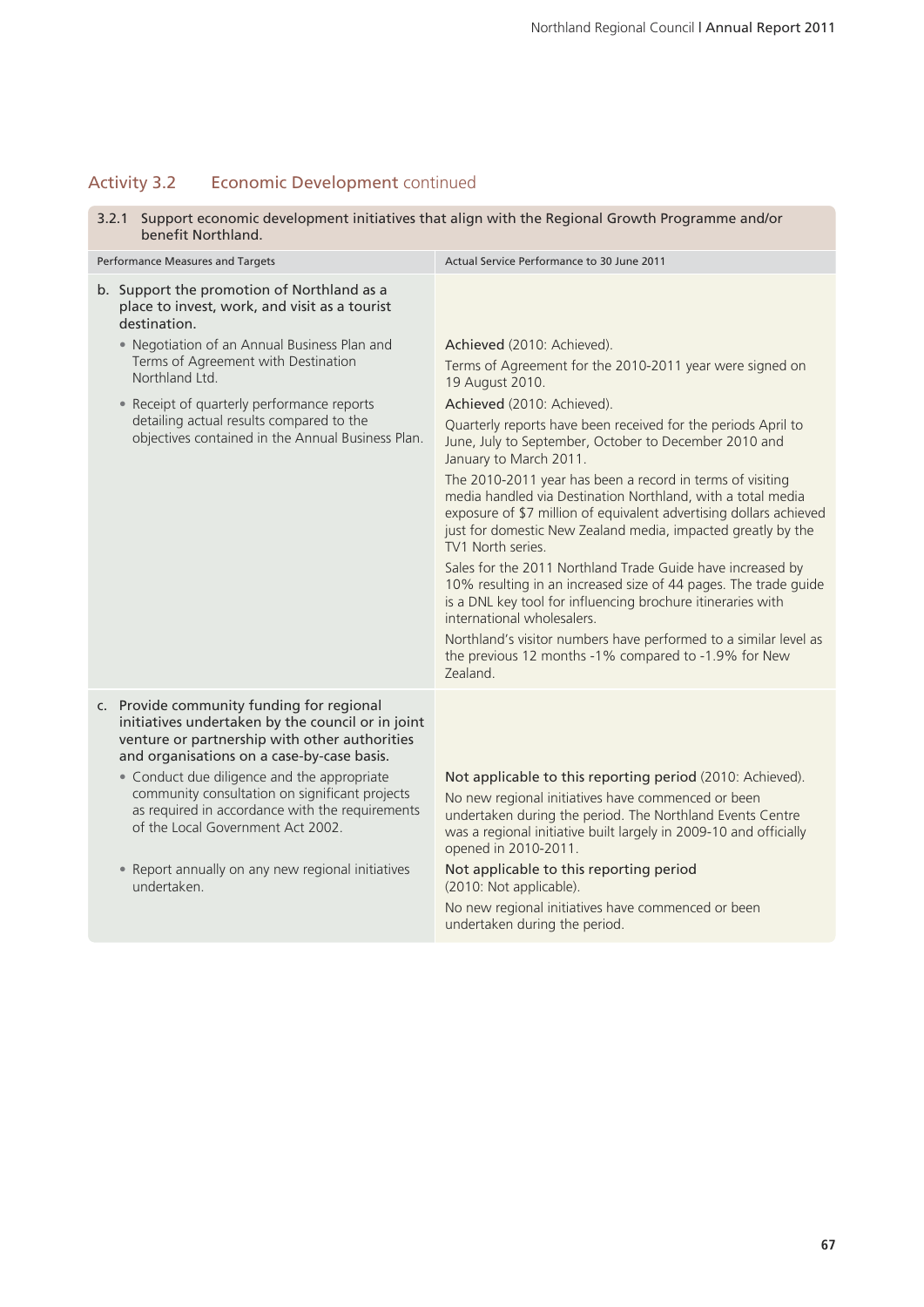# LEVELS OF SERVICE regional economic development

## Activity 3.2 Economic Development continued

3.2.1 Support economic development initiatives that align with the Regional Growth Programme and/or benefit Northland.

| Performance Measures and Targets                                                                                                                                | Actual Service Performance to 30 June 2011                                                                                                                                                    |
|-----------------------------------------------------------------------------------------------------------------------------------------------------------------|-----------------------------------------------------------------------------------------------------------------------------------------------------------------------------------------------|
| Develop a project funding strategy and risk<br>d.<br>assessment of any infrastructure priority that<br>the council decides to commit significant<br>funding to. |                                                                                                                                                                                               |
| • Conduct appropriate due diligence and<br>community consultation in accordance with<br>the requirements of the Local Government<br>Act 2002.                   | Not applicable to this reporting period<br>(2010: Not applicable).<br>No new infrastructure priorities were funded during the period.                                                         |
| • Report annually on any significant regional<br>infrastructure projects undertaken.                                                                            | Not applicable for this reporting period<br>(2010: Not applicable).<br>No significant new regional infrastructure projects undertaken<br>during the period. The council will determine future |
|                                                                                                                                                                 | infrastructure priorities in conjunction with future Long Term<br>Plans and the Regional Growth Plan.                                                                                         |

### Significant positive and negative effects on wellbeing

The Economic Development activity may have the following impacts on wellbeing:

| Wellbeing     | Positive effects                                                                                                               | Negative effects                                                                                                                                                                                    |
|---------------|--------------------------------------------------------------------------------------------------------------------------------|-----------------------------------------------------------------------------------------------------------------------------------------------------------------------------------------------------|
| Social        | Increased diversity and upgrading of social<br>services as the population and economic<br>performance of the region increases. | The potential exists for significant negative<br>impacts on wellbeing if economic growth<br>decisions are made without taking into account<br>social, cultural and environmental<br>considerations. |
| Economic      | Increased employment opportunities, income<br>levels and standards of living.                                                  |                                                                                                                                                                                                     |
| Environmental | The region has the ability to fund important<br>environmental initiatives.                                                     |                                                                                                                                                                                                     |
| Cultural      | Increased employment and business<br>development opportunities and funding<br>available for cultural activities.               |                                                                                                                                                                                                     |